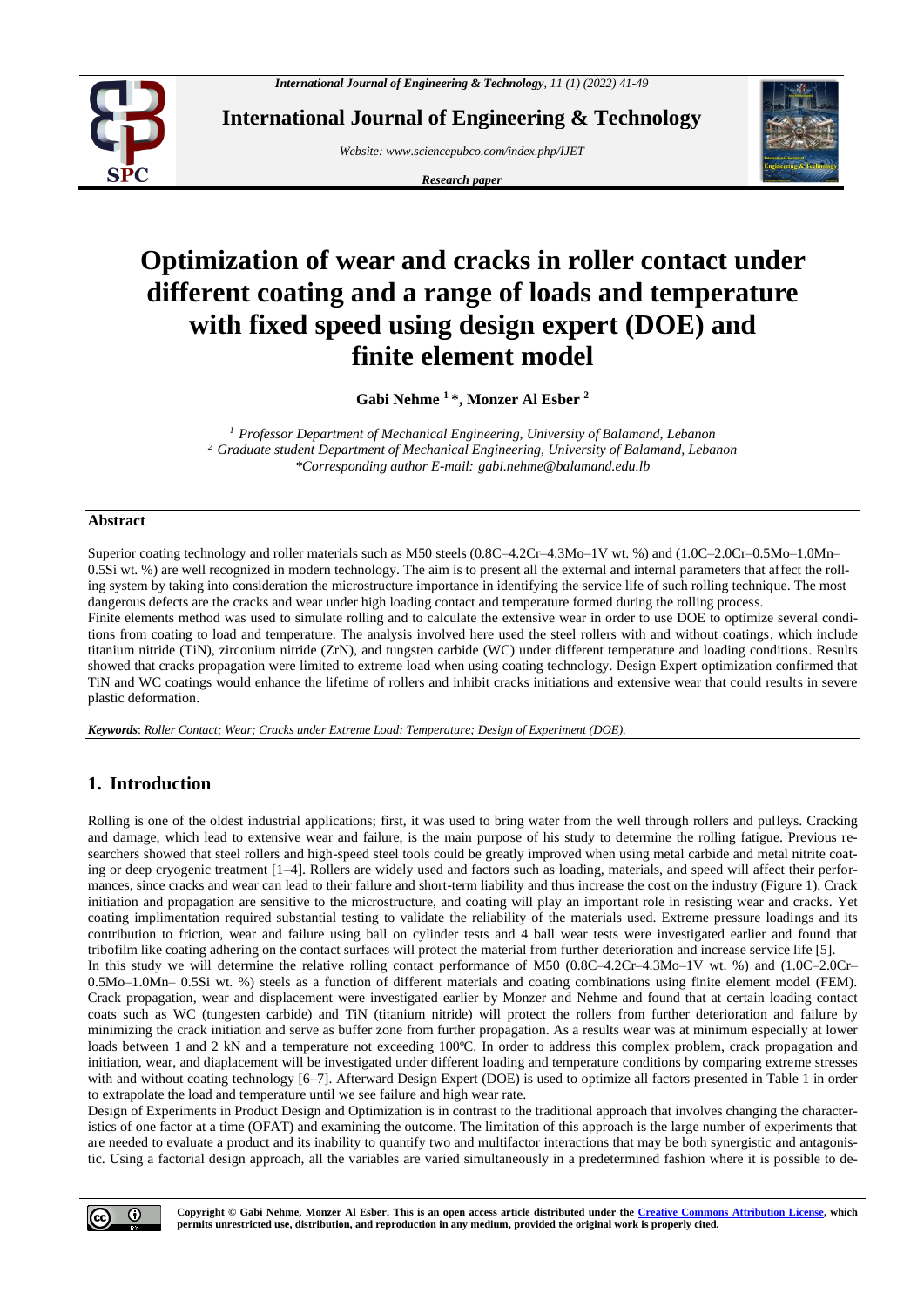termine how one factor influences the outcome when two or more of the other variables are varied at the same time. In addition, it is possible to determine the interaction between several factors simultaneously. This outcome would be impossible in an OFAT approach.

| Table 1: Design Expert Table for Four Factors Representing Temperature, Materials, Coating, and Load and Three Output Responses Shown Below |                |                 |                     |                            |          |              |                  |            |
|---------------------------------------------------------------------------------------------------------------------------------------------|----------------|-----------------|---------------------|----------------------------|----------|--------------|------------------|------------|
| <b>STD</b>                                                                                                                                  |                | Factor 1 A:     | Factor 2 B: Materi- | Factor 3 C: coatings: TiN- | Factor 4 | Response 1   | Response 2       | Response 3 |
| <b>TEST</b>                                                                                                                                 | <b>RUN</b>     | Temperature 25- | als: M50-           | ZrN-WC                     | D: Load  | Displacement | Crack            | Wear Rate  |
|                                                                                                                                             |                | 100 degree C    | 100CrMnMo8          |                            | $2-4$ kN | mm           | Length mm        | mm3/m      |
| 15                                                                                                                                          | 1              | 25.00           | 100CrMnMo8          | WC: $8 \mu m$ (micrometer) | 2.00     | 0.0944       | $\overline{0}$   | 7.35E-07   |
| $\mathbf{1}$                                                                                                                                | 2              | 25.00           | M50                 | No Coat                    | 2.00     | 0.0511       | $\mathbf{0}$     | 0.012      |
| 25                                                                                                                                          | 3              | 25.00           | M <sub>50</sub>     | $ZrN: 8 \mu m$             | 4.00     | 5.02E-05     | 2.924            | 0.00092    |
| 32                                                                                                                                          | $\overline{4}$ | 100.00          | 100CrMnMo8          | $WC: 8 \mu m$              | 4.00     | 8.332        | 0.0113           | 0.00438    |
| 22                                                                                                                                          | 5              | 100.00          | M50                 | $TiN: 8 \mu m$             | 4.00     | 0.092        | 0.0233           | 0.00014    |
| 23                                                                                                                                          | 6              | 25.00           | 100CrMnMo8          | TiN: $8 \mu m$             | 4.00     | 5.29E-07     | $\overline{0}$   | 0.0645     |
| 9                                                                                                                                           | $\overline{7}$ | 25.00           | M50                 | $ZrN: 8 \mu m$             | 2.00     | 4.30E-06     | 1.023            | 4.50E-06   |
| 14                                                                                                                                          | 8              | 100.00          | M50                 | $WC: 8 \mu m$              | 2.00     | 0.61         | $\overline{0}$   | 3.77E-07   |
| 24                                                                                                                                          | 9              | 100.00          | 100CrMnMo8          | TiN: $8 \mu m$             | 4.00     | 5.29E-07     | $\overline{0}$   | 0.7182     |
| 30                                                                                                                                          | 10             | 100.00          | M <sub>50</sub>     | $WC: 8 \mu m$              | 4.00     | 3.15         | 0.023            | 0.000438   |
| 31                                                                                                                                          | 11             | 25.00           | 100CrMnMo8          | $WC: 8 \mu m$              | 4.00     | 0.111        | $\mathbf{0}$     | 0.000492   |
| $\overline{4}$                                                                                                                              | 12             | 100.00          | 100CrMnMo8          | No Coat                    | 2.00     | 0.101        | $\boldsymbol{0}$ | 0.019      |
| 21                                                                                                                                          | 13             | 25.00           | M50                 | TiN: $8 \mu m$             | 4.00     | 4.30E-05     | $\overline{0}$   | 2.04E-05   |
| 6                                                                                                                                           | 14             | 100.00          | M <sub>50</sub>     | TiN: $8 \mu m$             | 2.00     | 0.0516       | $\Omega$         | 4.32E-06   |
| 20                                                                                                                                          | 15             | 100.00          | 100CrMnMo8          | No Coat                    | 4.00     | 0.929        | 0.098            | 1.012      |
| 12                                                                                                                                          | 16             | 100.00          | 100CrMnMo8          | $ZrN: 8 \mu m$             | 2.00     | 0.01223      | 1.992            | 0.00334    |
| 19                                                                                                                                          | 17             | 25.00           | 100CrMnMo8          | No Coat                    | 4.00     | 0.201        | 0.075            | 1.14       |
| 3                                                                                                                                           | 18             | 25.00           | 100CrMnMo8          | No Coat                    | 2.00     | 0.00501      | $\boldsymbol{0}$ | 0.089      |
| 11                                                                                                                                          | 19             | 25.00           | 100CrMnMo8          | $ZrN: 8 \mu m$             | 2.00     | 3.33E-06     | $\overline{0}$   | 1.47E-05   |
| 10                                                                                                                                          | 20             | 100.00          | M50                 | $ZrN: 8 \mu m$             | 2.00     | 0.0196       | 1.933            | 0.000911   |
| 17                                                                                                                                          | 21             | 25.00           | M50                 | No Coat                    | 4.00     | 0.1022       | 0.0932           | 1.32       |
| $\overline{2}$                                                                                                                              | 22             | 100.00          | M50                 | No Coat                    | 2.00     | 1.92         | $\boldsymbol{0}$ | 0.432      |
| 29                                                                                                                                          | 23             | 25.00           | M <sub>50</sub>     | $WC: 8 \mu m$              | 4.00     | 0.0433       | $\theta$         | 0.00242    |
| 16                                                                                                                                          | 24             | 100.00          | 100CrMnMo8          | $WC: 8 \mu m$              | 2.00     | 3.244        | 0.0022           | 3.77E-06   |
| 27                                                                                                                                          | 25             | 25.00           | 100CrMnMo8          | $ZrN: 8 \mu m$             | 4.00     | 0.00422      | 4.335            | 0.00932    |
| $\tau$                                                                                                                                      | 26             | 25.00           | 100CrMnMo8          | TiN: 8 µm                  | 2.00     | 1.13E-10     | $\mathbf{0}$     | 0.00166    |
| 13                                                                                                                                          | 27             | 25.00           | M <sub>50</sub>     | $WC: 8 \mu m$              | 2.00     | 5.32E-05     | $\boldsymbol{0}$ | 6.72E-06   |
| 8                                                                                                                                           | 28             | 100.00          | 100CrMnMo8          | TiN: $8 \mu m$             | 2.00     | 1.13E-10     | $\overline{0}$   | 0.0205     |
| 18                                                                                                                                          | 29             | 100.00          | M <sub>50</sub>     | No Coat                    | 4.00     | 5.22         | 0.126            | 14.2       |
| 28                                                                                                                                          | 30             | 100.00          | 100CrMnMo8          | $ZrN: 8 \mu m$             | 4.00     | 0.411        | 6.443            | 2.44       |
| 26                                                                                                                                          | 31             | 100.00          | M <sub>50</sub>     | $ZrN: 8 \mu m$             | 4.00     | 0.122        | 3.244            | 0.0123     |
| 5                                                                                                                                           | 32             | 25.00           | M <sub>50</sub>     | TiN: $8 \mu m$             | 2.00     | 3.34E-07     | $\overline{0}$   | 8.21E-07   |
|                                                                                                                                             |                |                 |                     |                            |          |              |                  |            |

The efficiency of a factorial design approach is even more apparent as the number of variables increase. For example, a two level factorial design with four variables requires 16 experiments in a full factorial design. If replicates are needed 32 experiments have to be performed. However, in many cases fractional factorial designs can be developed to yield interactions with significantly fewer experiments. For examples, a half-factorial design for a two level with four variables requires 8 experiments. A factorial design is usually set up by first identifying the variables that need to be studied and the ranges over which these variables need to be studied. The choice of variables and their ranges is a critical factor in developing a good factorial design and eventual development of an optimized product. Each variable is assigned either a categorical or a numerical range. In cases where one of the variables is a type of material, it would be classified as a categorical variable and the two types of materials would be the variables used, in this case, the outcome will provide insight into one factor and multifactor interaction with this variable. In a numerical variable, the amount of a particular material is changed over a range of concentration and the outcome will provide insight on how the concentration of the variable influences the outcome as both a single factor as well as its interaction with other factors [8–9].

The aim of this study is to present all the external and internal parameters that affect the rolling system by taking into consideration the important factors in identifying the service life of such rolling technique. Then optimize the conditions for higher loads and temperature in order to verify the DOE results on MARC (Finite Element) and select the best coating for future rolling technology. Previousely, experimental measurement was used to detect friction and non-metallic debris that leads to failure under certain loads [9-10]. Our research will focus on the importance of studying the effects of rolling contact in different industrial application and on increasing their service life by using the appropriate coating technology. Our goal is to present the variables that affect the rolling system in general (Table 1) and taking into consideration the load and temperature of such rolling technique.

# **2. materials and methods**

## **2.1. Materials**

M50 steels (0.8C–4.2Cr–4.3Mo–1V wt. %) and 100CrMnMo8 steel (1.0C–2.0Cr–0.5Mo–1.0Mn– 0.5Si wt.%) alloys [10] were the materials under investigation with and without coating, with the following properties:

| <b>Table 2:</b> Roller Materials and Mechanical Properties |      |            |  |  |  |
|------------------------------------------------------------|------|------------|--|--|--|
| Material type                                              | M50  | 100CrMnMo8 |  |  |  |
| Hardness (HRC)                                             | 61   | 61         |  |  |  |
| Young's modulus(GPa)                                       | 190  | 210        |  |  |  |
| Poisson's ratio                                            | 0.28 | 0.30       |  |  |  |

Titanium Nitride (TiN) is one of the nanocomposite coating type is widely used in such application even if it is considered expensive material.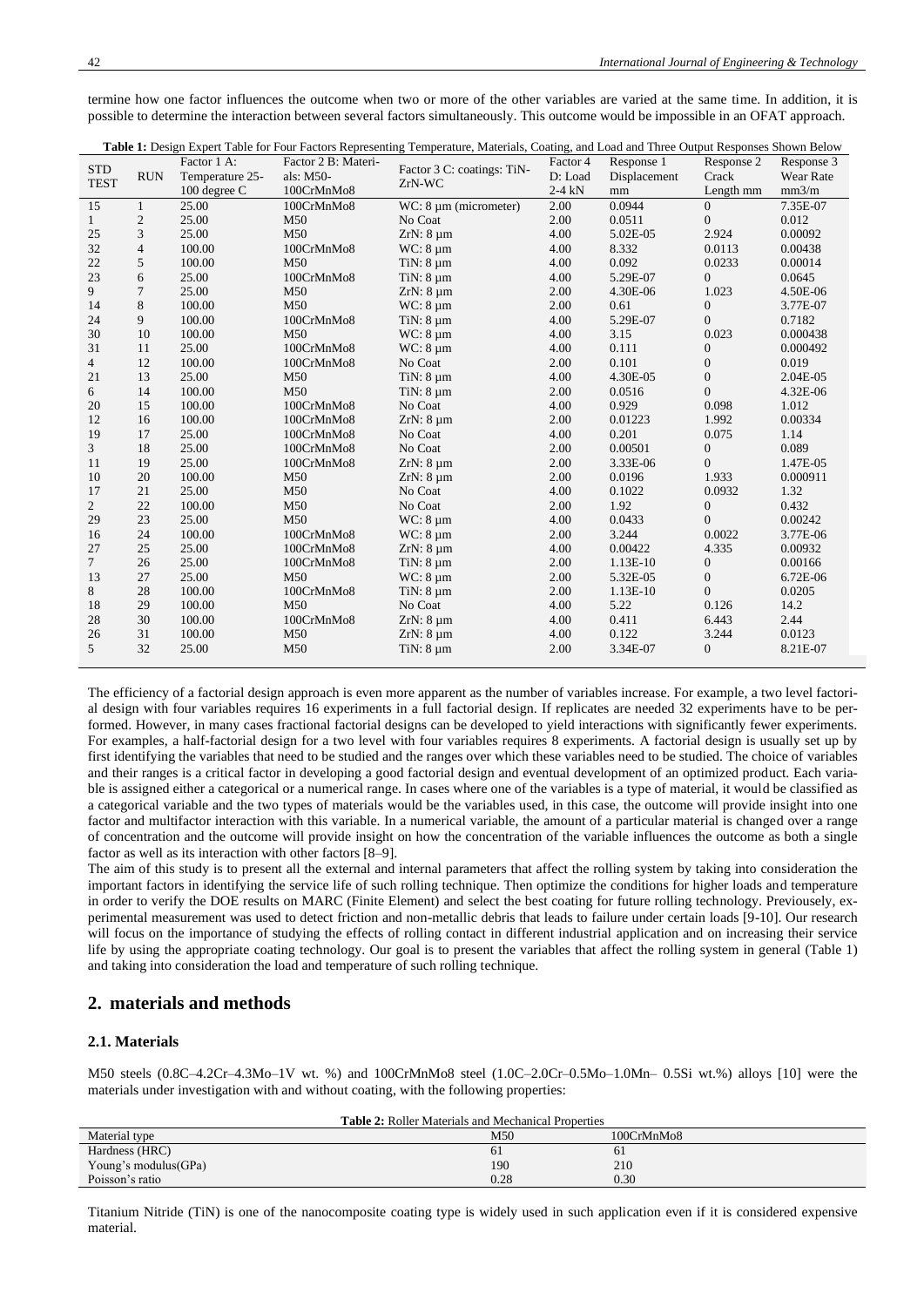| <b>Table 3:</b> Tin Coating Material and Mechanical Properties |                  |  |  |  |
|----------------------------------------------------------------|------------------|--|--|--|
| Material coating type                                          | Titanium-Nitride |  |  |  |
| Elastic Modulus (GPa)                                          | 340              |  |  |  |
| Hardness Vickers (MPa)                                         | 2500             |  |  |  |

Zirconium–Nitrite (ZrN) is widely used today as coating layers in many mechanical parts, bolts, rings and medical equipments [9]. It is applied as coating layers on bearing and rollers.

| <b>Table 4:</b> Zrn Coating Material and Mechanical Properties |                   |  |  |  |
|----------------------------------------------------------------|-------------------|--|--|--|
| Material coating type                                          | Zirconium–Nitride |  |  |  |
| Elastic Modulus (GPa)                                          | 320               |  |  |  |
| Hardness Vickers (MPa)                                         | 1400              |  |  |  |

Tungsten carbide (WC) is a suitable hard facing material that commonly assigned because of good wettability, high hardness and wear resistance. It traces the good compatibility of tungsten carbide coatings in protecting engineering components that operates in severe environment [3], [11].

| <b>Table 5: WC Coating Material and Mechanical Properties</b> |                    |  |  |  |
|---------------------------------------------------------------|--------------------|--|--|--|
| Material coating type                                         | Tungsten – Carbide |  |  |  |
| Elastic Modulus (GPa)                                         | 250                |  |  |  |
| Hardness (Vickers) (MPa)                                      | 1200               |  |  |  |

Roller materials with coatings are important to sustain high loads because of other factors such as yield stress and toughness. Coating becomes a leading research in the past 10 years. Cracks and wear resistance are the main factor for the roller failure. The nanocomposite coating layers consist of small grains size that prevent dislocation since the coating microstructure is much smaller than the length of the dislocation. Three different coating will be studied with the specific materials under different loading conditions using finite element simulations.



**Fig. 1:** Model Design Roller.

## **2.2. Finite element methodology**

Many simulators such as MARC MENTAT represent finite element analysis in these rollers cases. MARC is an MSC software provided by the University of Balamand (Marc was the first commercial nonlinear finite element software developed by Marc Analysis Research Corporation founded in 1971 by Dr. Pedro Marcal). It is based on the analysis of nonlinear elastic study and its main features of cracking and failure [3], [12]. Three and two-dimensional finite element modeling can capture cracks and deformations that were not previously possible with conventional program. Our study focuses on providing a more realistic assessment of inclusion morphology and arbitrary orientations. The scaling of the finite element models has been optimized to capture the coating effectiveness as shown in Figures 2 and 3. To achieve this, two scales of geometric models were developed to provide the results before and after coating. In order to define our model in a aproipriate way , we selecet two rollers with the dimensions ,elements types, and number of nodes shown in Table 6. The constraints were taken as 2 fix displacements applied on the middle nodes of both rollers. The first constraint moves the roller upward with rotation and the second rotates counterclockwise without any translation work. The compression load of the upper roller on the bottom roller varied between 1 and 4 kN.



**Fig. 2:** Flowchart for Finite Element Analysis Using Marc MENTAT for Steel Rollers.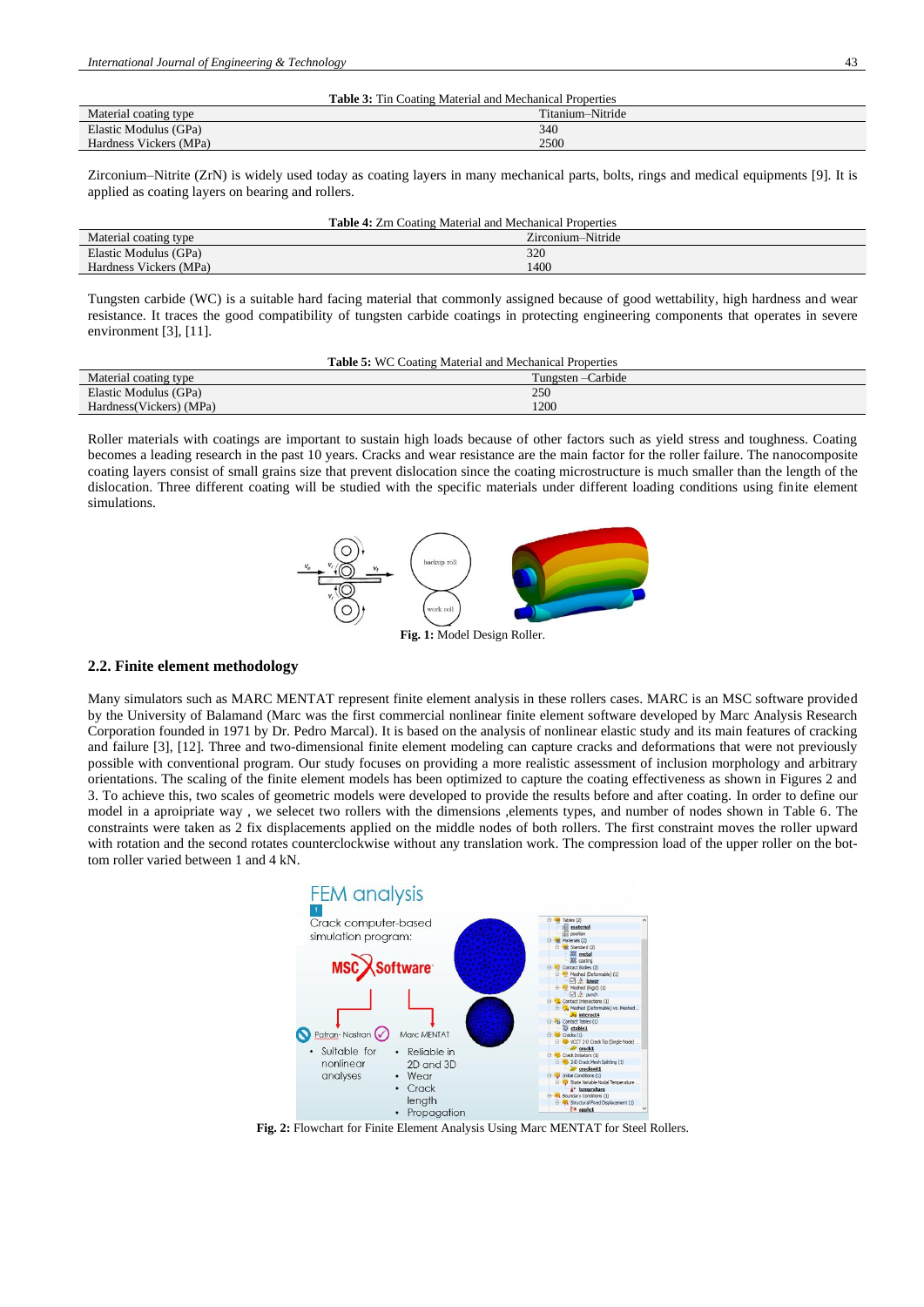

**Fig. 3:** Finite Element Figures for M50 and 100crmnmo8 Steel Rollers at Lower Loads (2 Kn) and 100ºc with WC Coating.

**Table 6:** Roller Dimensions and Finite Element Nodes and Type

| Upper Roller diameter  | $15 \text{ cm}$  |
|------------------------|------------------|
| Bottom roller diameter | $10 \text{ cm}$  |
| Roller lenght          | $20 \text{ cm}$  |
| Number of elements     | 2700             |
| Number of nodes        | 2590             |
| Element type           | <b>Ouadratic</b> |
| Number of roller       |                  |

#### **2.3. DOE Optimization**

After conducting several experiments related to the stated variables in Table 1, we used Design Expert to analyze the responses by using the half-normal probability chart and the analysis of variance (ANOVA). Changes were calculated for higher load and temperature and charts that could predict failure for the rollers when using different coating under higher temperature and loads were presented. Once the important variables were identified the interaction between these variables were determined using the Response Surface Method (RSM) method. This method is particularly useful in systems where a curvature is expected in the response, i.e. regions where optimization of the variable can lead to an optimized response. We use both the interaction plot and wireframe plots to show how an outcome is dependent on two variables. Both plots are useful in identifying the optimum numerical or categorical variables to arrive at the desired outcome. Then cracks performances or relative wear resistances of M50 and 100CrMnMo8 materials were revaluated using FEM model under the optimized higher load and temperature in order to verify the DOE calculation and plot the figures.

## **3. Results and discussion**

#### **3.1. Finite element results before DOE optimization**

In rolling contact, due to high fatigue cycle leading, the Von-Mises stress surpass the yielding strength of the materials. What differentiates the rolling contact from other fatigue analysis is that it results in high shear stress on the surface level and thus adhesive wear takes over where pulled out materials and cracks will initiate extensive wear in addition to 45-degree tip crack as shown in Figures 4 and 5 especially at 4 kN load. After the tip crack, the propagation of the crack continues to reach certain length in deterioration. In most case, the crack initiation and propagation should not exceed certain length depending on the materials. When the compressive stress on the roller exceed its peak of 4 KN, the molecules become smaller in size and its effects on the dislocation of atoms (which occurs under continuous rolling condition) that could resist external forces will diminish. On the other hand, the material structure inside the body can cause the crack to change its direction easily and progress at approximately 45º that fluctuates depending on the load and the coating condition. Wear was calculated automatically via software using the wear (W) rate equation:

$$
W = \frac{KPL}{H}
$$
 (1)

Where: W –wear rate is the total volume of wear per unit length; K– is a dimensionless constant; P– is the total normal load; L– is the sliding distance; H– is the [hardness](https://en.wikipedia.org/wiki/Hardness) of the softest contacting surfaces [12].

The data in Table 1 indicated higher displacements and larger cracks at extreme load conditions with and without coatings. The performances of the materials with and without coating are related to their mechanical properties features, which were compressed under different conditions in order to understand the observed phenomena. As indicated, carbided and nitrided coatings played different roles in preserving the material structural integrity under higher loads. According to Table 1 and Figures 4 and 5, lowering the compression load promotes less displacement and render cracks negligible especially with titanium nitride and tungsten carbide coatings. Therefore, these phenomena were optimized using Design expert at higher temperature and loads.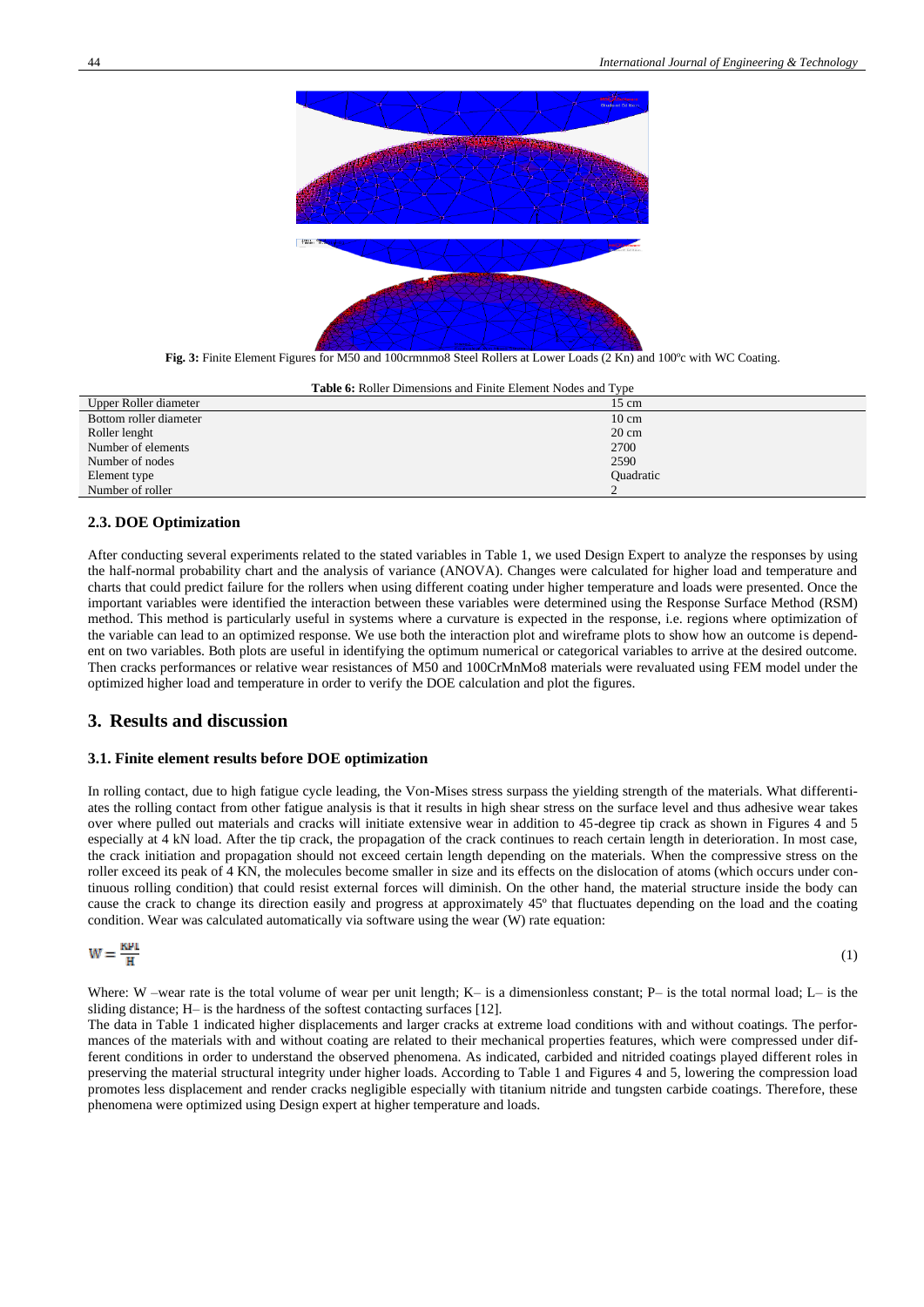

**Fig. 4:** Crack Initiation and Propagation at A Load of 2 and 4 Kn Represented by A and B Respectively for An M50 Roller Without Coating Under A Temperature of 100ºc.



**Fig. 5:** Crack Initiation and Propagation at A Load of 4 Kn for an M50 Roller Coated with WC Under A Temperature Is Kept at 100ºc

#### **3.2. DOE optimization**

DOE 3D plots and factors interactions were used to predict the behavior of materials and coatings under high temperature and extreme loading before failure. Wear rate response Figures were chosen since cracks will be directly affected by higher wear rate. Figure 6 shows two different rollers materials with three different types of coatings. Design Expert optimization showed that there is an increase in wear rate when the temperature goes up to 100ºC. DOE analyzes of the data in Table 1 showed some cases of nonlinearity, but it will assume that it is not that important and does not increase the statistical error; therefore, these charts will show the interactions at different level of temperature with respect to the materials used in the analysis.

It is also confirmed in Figures 6, 7 and 8 that failure happened in both rollers when load is increased to 6 KN and temperature to 160ºC. It also show that WC performs better in both rollers under higher loads (Figure 6) where ZrN does not preserve the 100CrMnMo8 roller structural integrity at these loads and temperature (Figure 8). TiN performs better when using M50 steel rollers (Figures 6 and 8). It is also concluded that wear rate will increase tremendously when the load exceed 6 kN but the temperature will not affect the structure much when increased, especially when using WC coating.

The central theme of all these plots are the following: (i) without any coating there is no preservation of the structural integrity of the rollers at extreme loading. (ii) Temperature effects in steel rollers is minimum when compared to increased loads. (iii) There is a synergistic interaction between coating and steel rollers at higher load and temperature and WC provided more protection as shown in the DOE Figures. These results indicate that TiN, ZrN, and WC while good protectors at certain loads their benefits will diminish at increased pressure. The wear is not at all within the limits when using ZrN (Figure 8).



**Fig. 6:** Design Expert Interactions of M50 and 100crmnmo8 Steel Rollers for the Wear Rate Response with Different Coating at 4kn Loading and Temperature between 25 and 100ºc.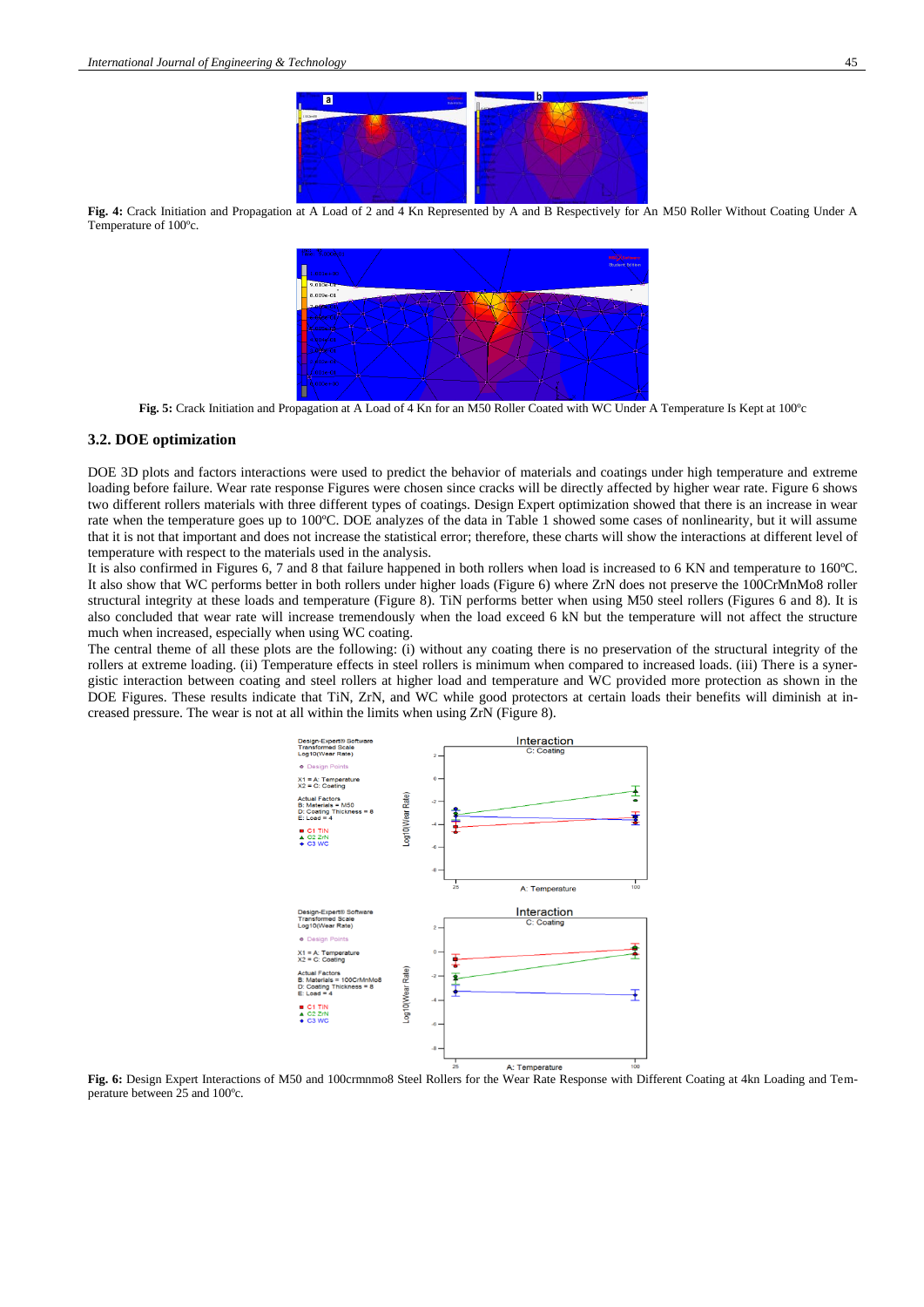

**Fig. 7:** A) Design Expert Response Surface Diagram of M50 Steel Roller with and Without Coating under A Higher Load and Temperature of 6 KN and 160ºc for the Wear Rate Response. They Represent the No Coat Roller, and Tin Roller Respectively.



160ºc for the Wear Rate Response. They Represent the Zrn Roller and WC Roller Respectively.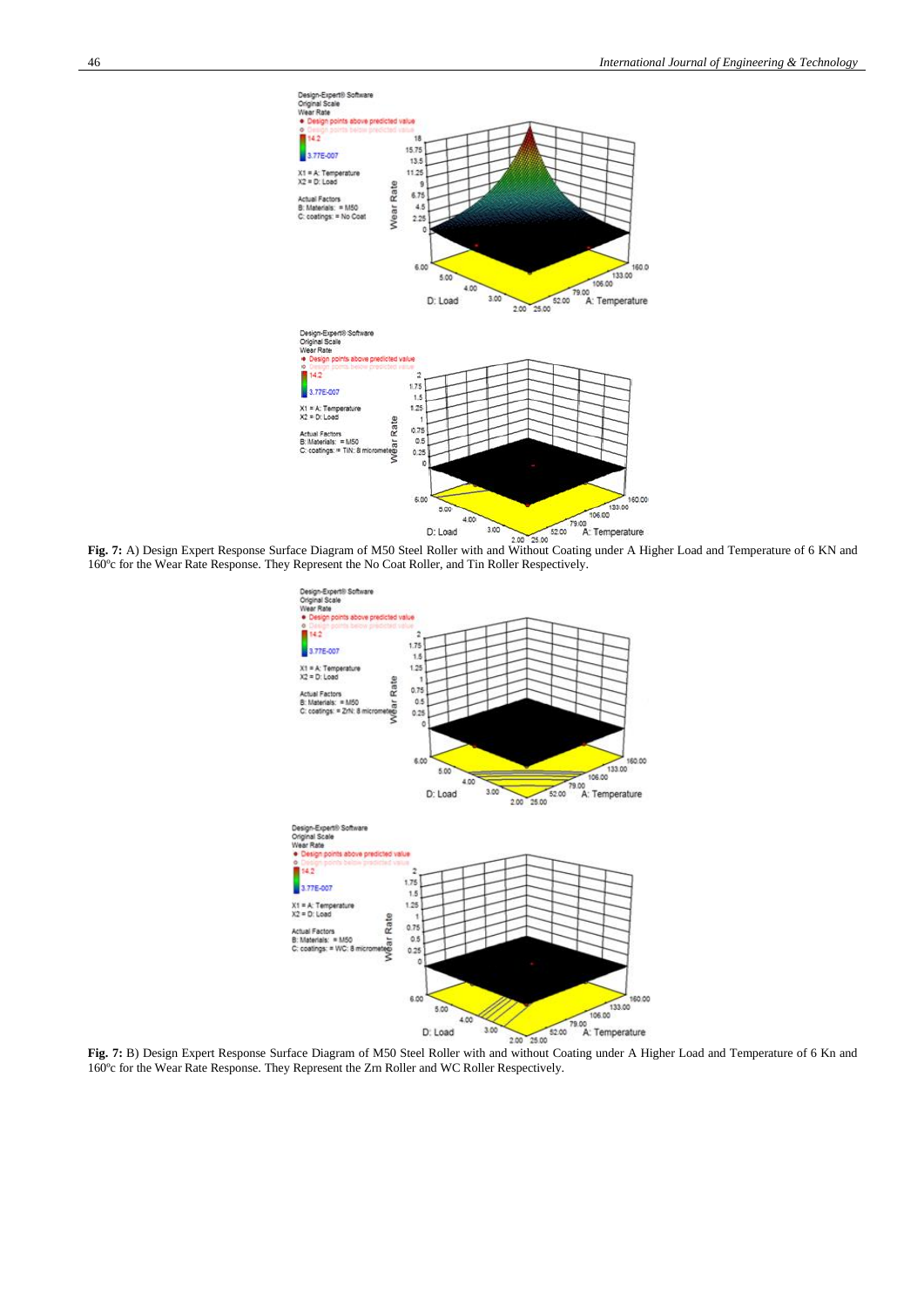

KN and 160ºc for the Wear Rate Response. They Represent the No Coat Roller, and Tin Roller Respectively.



**Fig. 8:** B) Design Expert Response Surface Diagram of 100crmnmo8 Steel Roller with and Without Coating under A Higher Load and Temperature of 6 KN and 160ºc for the Wear Rate Response. They Represent the Zrn Roller and WC Roller Respectively.

#### **3.3. Finite element results after DOE optimization**

Statistical analysis is a powerful tool to predict the influence of individual variables on the desired outcome. Base on the DOE Figures we used the Finite element tools to verify the Design expert results. Figures 9, 10 and 11 show the stresses and cracks initiation of M50 and 100CrMnMo8 steels rollers coated with TiN and WC at higher load and temperatures. ZrN coating was not shown since failure was imminent when the load is increased. The Figures results were consistent with the DOE results with little difference in M50/WC coated roller. The analysis clearly indicates that steel rollers at higher load should be coated in order to have longer service life.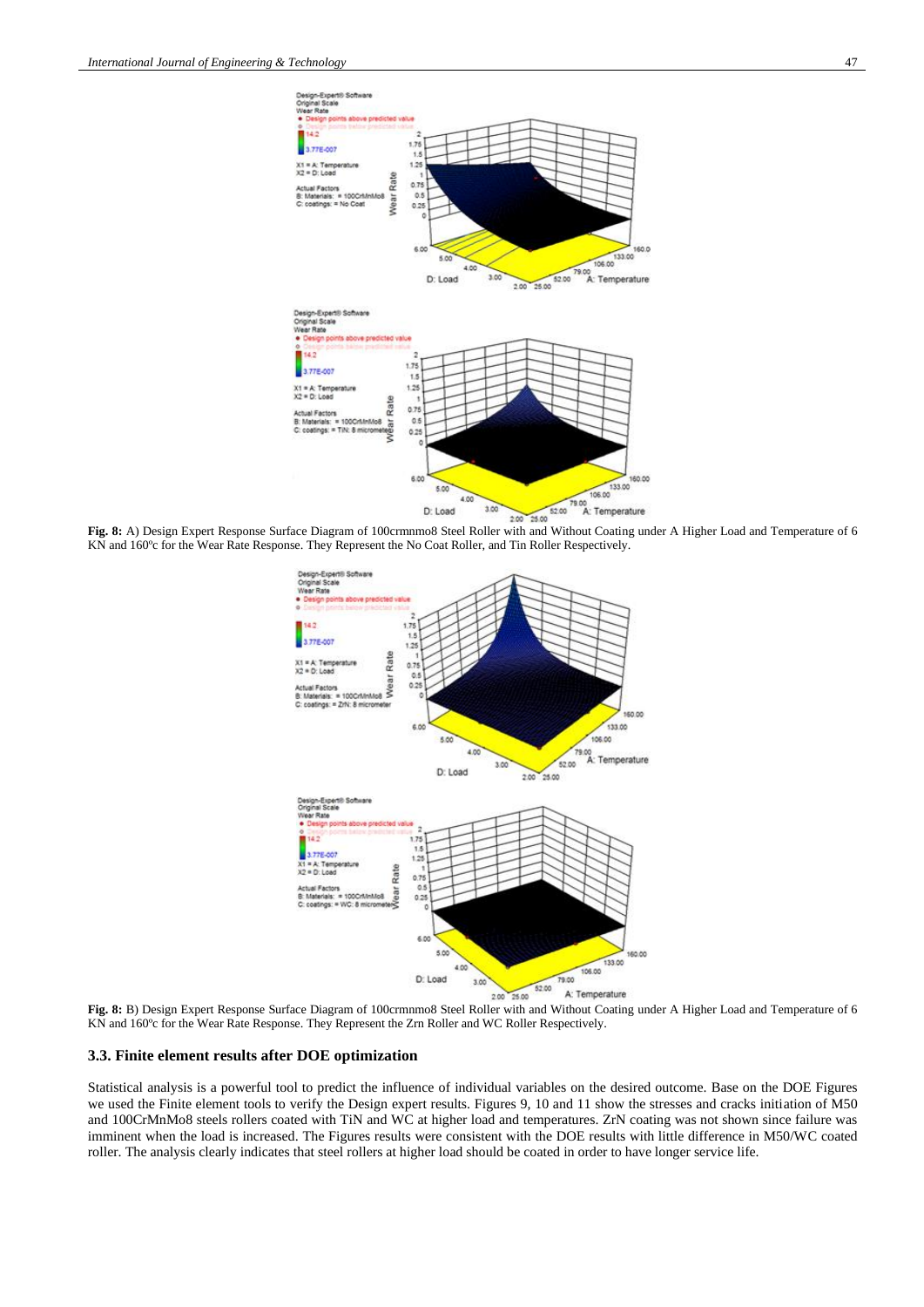

**Fig. 9:** Crack Initiation and Propagation AT AN Optimized DOE Temperature of 160ºc and Various Loads for an M50 Roller Coated with Tin: A Represents A Load of 2kn, B Represents A Load of 4kn, C Represents A Load of 5kn, D Represents A Load of 6 KN.



**Fig. 10:** Crack Initiation and Propagation at A Load of 6 KN for an M50 Roller Coated with WC at an Optimized DOE Temperature of 160°c.



**Fig. 11:** Crack Initiation and Propagation at A Load of 4 Kn and 6 Kn Respectively for 100crmnmo8 Steel Roller Coated with WC Under A Temperature of 160ºc.

# **4. Conclusion**

It is evident from the analysis that differences in stresses, displacements and the intensity of cracking on the body are more influenced by loads and type of coating than temperature. TiN and WC are the leading coating types in the industry and are better suited for rollers usage than ZrN. Their effects are clear and illustrated in the previous table and figures. Research showed that the mechanism of cracks propagation and wear rate are related to materials, coating, loading condition and increased compressive stresses. Moreover, DOE figures show some differences between M50 and 100CrMnMo8 steel rollers depending on the type of coat at higher load.

# **Acknowledgments**

The University of Balamand at Lebanon supported this research. Special thanks to Dr. Ghalambor at the University of Pittsburgh for his great contribution.

# **References**

- [1] D. Das, A.K. Dutta, K.K. Ray, Sub-zero treatments of AISI D2 steel: part II. Wear behavior, Mater. Sci. Eng. A 527 (2010) 2194–2206. [https://doi.org/10.1016/j.msea.2009.10.071.](https://doi.org/10.1016/j.msea.2009.10.071)
- [2] D. Das, A.K. Dutta, K.K. Ray, Correlation of microstructure with wear behavior of deep cryogenically treated AISI D2 steel, Wear 267 (2009) 1371–1380[. https://doi.org/10.1016/j.wear.2008.12.051.](https://doi.org/10.1016/j.wear.2008.12.051)
- [3] G. Nehme, Monzer Al Esber, Finite. Proc. ASME. 52026; Mechanics of Solids, Structures, and Fluids, ASME: [https://doi.org/10.1115/IMECE2018-86308.](https://doi.org/10.1115/IMECE2018-86308)
- [4] G.E. Jia-shan, Y.A.N. Xian-guo, G.U.O. Hong, et al., Stochastic characteristics analysis on mechanical properties of W6Mo5Cr4V2 high-speed steel, Heat. Treat. Met. 40 (1) (2015) 198–200.
- [5] G. Nehme, "The importance of variable speeds under extreme pressure loading in molybdenum disulfide greases using four-ball wear tests". Tribology Transactions 56 (2013), (6), 977–985[. https://doi.org/10.1080/10402004.2013.816812.](https://doi.org/10.1080/10402004.2013.816812)
- [6] E., Anders, B., Akesson, & E., Kabo, Wheel/railrollingcontactfatigue Probe,predict,prevent. Wear (2013). 2–12.
- [7] G. Guetard, Formation of oxide under rolling contact fatigue. Tribology International (2015). 262–266 [https://doi.org/10.1016/j.triboint.2015.11.030.](https://doi.org/10.1016/j.triboint.2015.11.030)